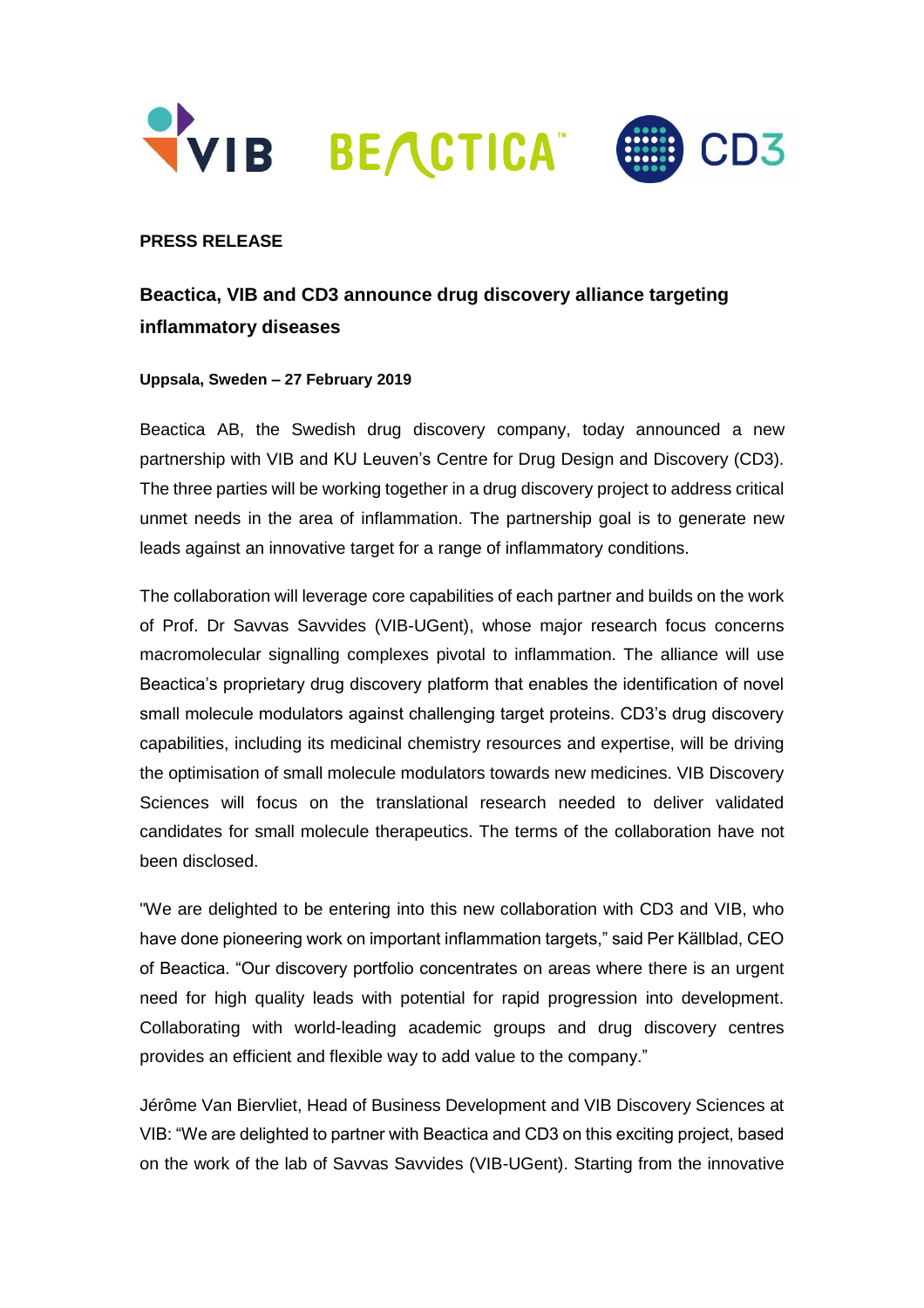science from our VIB scientists, we can leverage the expertise of our drug discovery team at VIB Discovery Sciences. In this collaboration, we can foster the optimal transition from academic science into development of innovative products."

"By providing drug discovery expertise and resources, CD3 translates fundamental biomedical research carried out by universities and small biotech companies into promising molecules for new medicines", said Patrick Chaltin, Managing Director at CD3. "We really look forward to work with Beactica and VIB to discover new molecules that can change the way inflammatory conditions are treated."

#### **About Beactica**

Beactica AB is a specialist drug discovery company, utilising its proprietary methodologies to evaluate the interactions of molecules in order to generate novel therapeutics. As well as progressing its own drug discovery programmes in areas of unmet medical need, Beactica offers partnerships for fragment-based lead generation using its proprietary discovery platform. Founded in 2006 based on research carried out at Uppsala University, Beactica has established a reputation as a world-leader in fragment-based drug discovery using SPR biosensor technology. For more information on Beactica, please visit [www.beactica.com.](http://www.beactica.com/)

#### **About VIB**

VIB is a strategic research institute in life sciences based in Flanders, Belgium. VIB's technology transfer team proactively translates new biological findings into new economic activities, such as starting up new companies and partnerships with the biotech and pharmaceutical industry. VIB Discovery Sciences consists of a team of senior industry-trained technical scientists with significant expertise in drug discovery biology and a comprehensive technology infrastructure. The team is fully embedded in the technology transfer unit of VIB and is engaged heavily in the design and execution of valorisation-driven drug / ag-bio discovery projects. VIB is funded by the Flemish government and has a close partnership with five Flemish universities – Ghent University, KU Leuven, University of Antwerp, Vrije Universiteit Brussel and Hasselt University. More information: [www.vib.be.](http://www.vib.be/)

#### **About the Centre for Drug Design and Discovery – KU Leuven**

The Centre for Drug Design and Discovery (CD3) is a drug discovery platform and investment fund with a focus on the discovery and development of innovative medicines mainly starting from innovative academic research. By providing the necessary drug discovery expertise and financial resources, CD3 ensures that